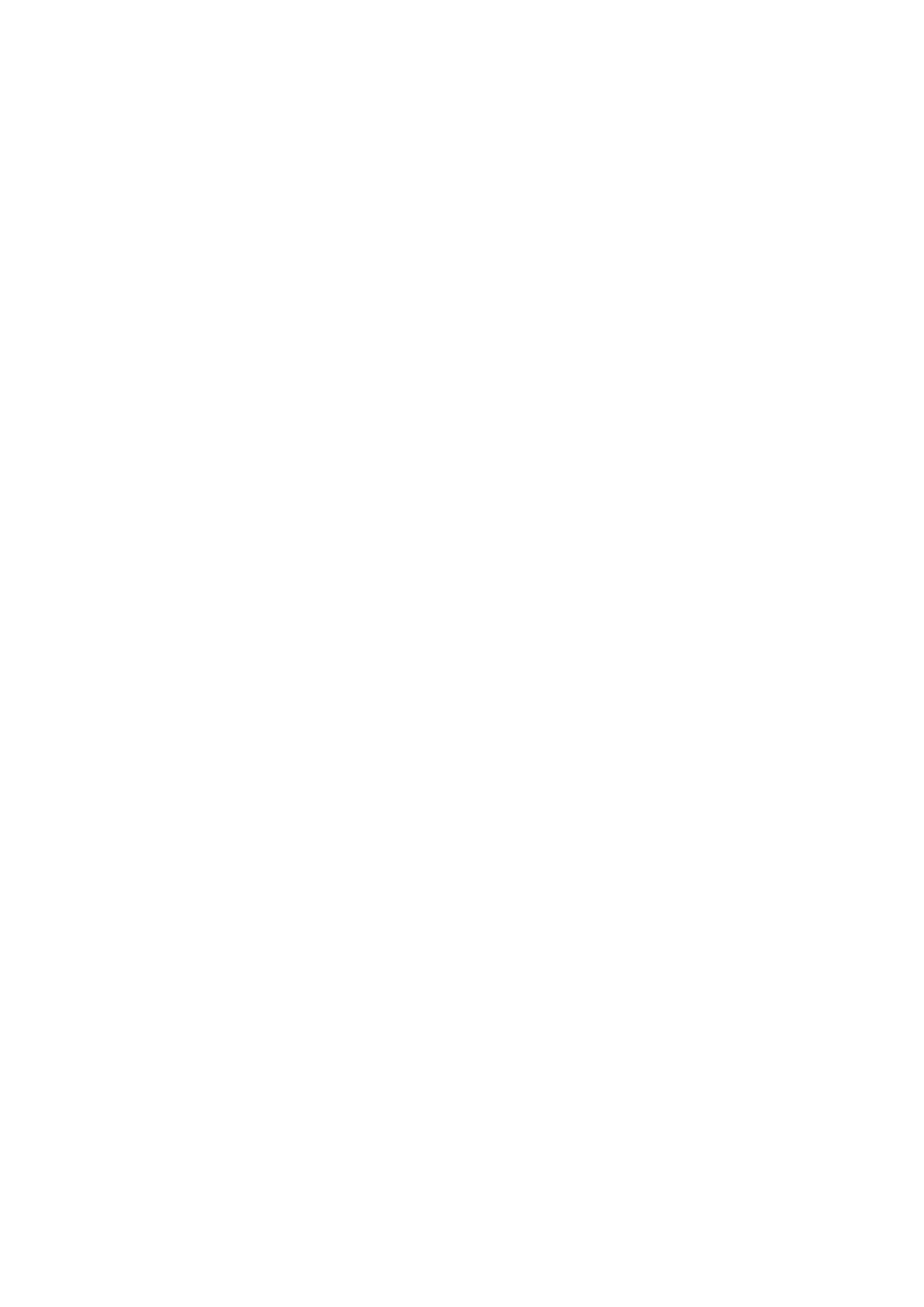# CM STRUCTURED PRODUCTS (1) LTD

# UNAUDITED CONDENSED STATEMENT OF FINANCIAL POSITION AS AT MARCH 31, 2022

|                                                       | Mar 31, 2022    | Jun 30, 2021    |
|-------------------------------------------------------|-----------------|-----------------|
|                                                       | <b>Rs. '000</b> | <b>Rs. '000</b> |
| <b>ASSETS</b>                                         |                 |                 |
| <b>Non Current Assets</b>                             |                 |                 |
| <b>Deferred Tax Asset</b>                             |                 | 61              |
|                                                       |                 | 61              |
| <b>Current Assets</b>                                 |                 |                 |
| Financial Assets at fair value through profit or loss |                 | 45,734          |
| Financial Assets at amortised cost                    |                 | 480,819         |
| <b>Other Receivables</b>                              | 21              | 102             |
| Cash and Cash equivalents                             | 290             | 834             |
|                                                       | 311             | 527,489         |
| <b>Total Assets</b>                                   | 311             | 527,550         |
| <b>EQUITY AND LIABILITIES</b>                         |                 |                 |
| <b>Capital &amp; Reserves</b>                         |                 |                 |
| Share Capital                                         | 10              | 10              |
| <b>Retained Earnings</b>                              | 152             | 2,554           |
| <b>Total Equity</b>                                   | 162             | 2,564           |
| <b>Current Liabilities</b>                            |                 |                 |
| <b>Other Financial liabilities</b>                    |                 | 524,731         |
| <b>Other Payables</b>                                 | 149             | 255             |
|                                                       | 149             | 524,986         |
|                                                       |                 |                 |
| <b>Total Liabilities</b>                              | 149             | 524,986         |
| <b>Total Equity and Liabilities</b>                   | 311             | 527,550         |

### CONDENSED STATEMENT OF PROFIT OR LOSS AND OTHER COMPREHENSIVE INCOME FOR THE NINE MONTHS ENDED MARCH 31, 2022

|                                                        | 9 Months        | 9 Months        |
|--------------------------------------------------------|-----------------|-----------------|
|                                                        | to              | to              |
|                                                        | Mar 31, 2022    | Mar 31, 2021    |
|                                                        | <b>Rs. '000</b> | <b>Rs. '000</b> |
| Interest Income                                        | 11,584          | 20,642          |
| Interest Payable                                       | (14,072)        | (18, 371)       |
| <b>Operating Expenses</b>                              | (188)           | (205)           |
| <b>Administrative Expenses</b>                         | (491)           | (524)           |
| Foreign Exchange Gain                                  | 670             |                 |
| Net Gain on Sale of Securities                         | 11,363          |                 |
| Net Expense from financial instruments carried at fair |                 |                 |
| value through profit or loss                           | (11, 207)       |                 |
| (Loss)/Profit before Tax                               | (2, 341)        | 1,543           |
| <b>Income Tax</b>                                      | (61)            | (46)            |
| (Loss)/Profit after Tax                                | (2,402)         | 1,497           |
| Other Comprehensive Income                             |                 |                 |
| Total Comprehensive Income for the Period              | (2, 402)        | 1,497           |
| (Loss)/Earnings per Share                              | Rs.(2,402)      | Rs.1,497        |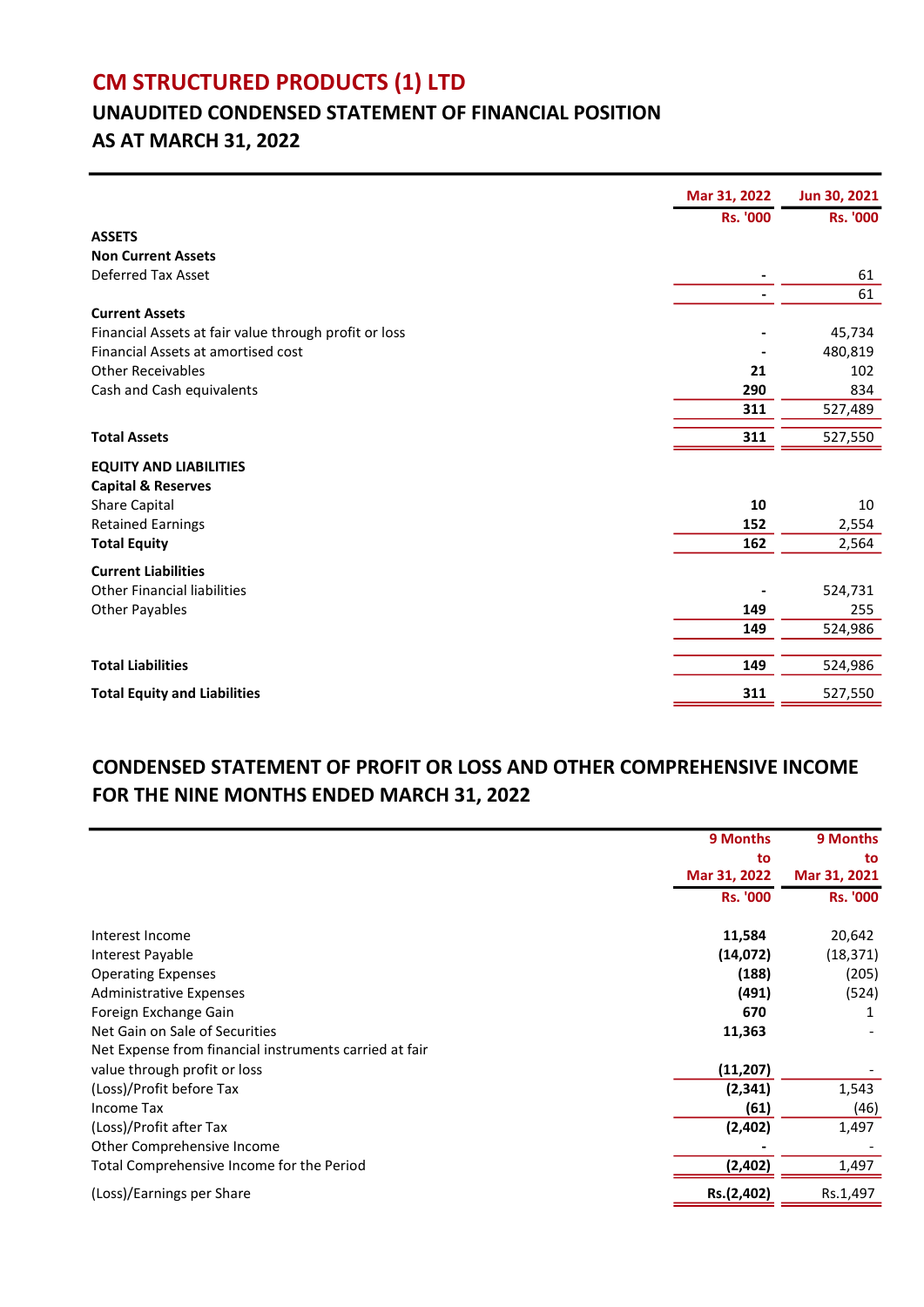# CM STRUCTURED PRODUCTS (1) LTD

## CONDENSED STATEMENT OF CHANGES IN EQUITY FOR THE NINE MONTHS ENDED MARCH 31, 2022

| <b>Rs. '000</b><br><b>Rs. '000</b><br>2,554<br>2,564<br>Balance at July 01, 2021<br>10<br>Loss for the period<br>(2,402)<br>Balance at March 31, 2022<br>10<br>152<br>Balance at July 01, 2020<br>10<br>579<br>589<br>Profit for the period<br>1,497<br>1,497<br>Balance at March 31, 2021<br>10<br>2.076<br>Balance at July 01, 2020<br>10<br>579<br>589<br>Profit for the year<br>1,975<br>Balance at June 30, 2021<br>10<br>2,554 | <b>Share</b><br><b>Capital</b> | <b>Retained</b><br><b>Earnings</b> | <b>Total</b>    |
|--------------------------------------------------------------------------------------------------------------------------------------------------------------------------------------------------------------------------------------------------------------------------------------------------------------------------------------------------------------------------------------------------------------------------------------|--------------------------------|------------------------------------|-----------------|
|                                                                                                                                                                                                                                                                                                                                                                                                                                      |                                |                                    | <b>Rs. '000</b> |
|                                                                                                                                                                                                                                                                                                                                                                                                                                      |                                |                                    |                 |
|                                                                                                                                                                                                                                                                                                                                                                                                                                      |                                |                                    | (2,402)         |
|                                                                                                                                                                                                                                                                                                                                                                                                                                      |                                |                                    | 162             |
|                                                                                                                                                                                                                                                                                                                                                                                                                                      |                                |                                    |                 |
|                                                                                                                                                                                                                                                                                                                                                                                                                                      |                                |                                    |                 |
|                                                                                                                                                                                                                                                                                                                                                                                                                                      |                                |                                    |                 |
|                                                                                                                                                                                                                                                                                                                                                                                                                                      |                                |                                    | 2,086           |
|                                                                                                                                                                                                                                                                                                                                                                                                                                      |                                |                                    |                 |
|                                                                                                                                                                                                                                                                                                                                                                                                                                      |                                |                                    |                 |
|                                                                                                                                                                                                                                                                                                                                                                                                                                      |                                |                                    | 1,975           |
|                                                                                                                                                                                                                                                                                                                                                                                                                                      |                                |                                    | 2,564           |

### CONDENSED STATEMENT OF CASH FLOWS FOR THE NINE MONTHS ENDED MARCH 31, 2022

|                                                | 9 Months        | 9 Months        |
|------------------------------------------------|-----------------|-----------------|
|                                                | to              | to              |
|                                                | Mar 31, 2022    | Mar 31, 2021    |
|                                                | <b>Rs. '000</b> | <b>Rs. '000</b> |
| <b>Cashflow from Operating Activities</b>      |                 |                 |
| Cash used in Operations                        | (704)           | (813)           |
| <b>Interest Received</b>                       | 8,145           | 8,082           |
| Net Cash generated from Operating Activities   | 7,441           | 7,269           |
| <b>Cashflow used in Investing Activities</b>   |                 |                 |
| <b>Maturity of Financial Assets</b>            | 484,258         |                 |
| Proceeds from Sale of Derivatives              | 57,098          |                 |
| Net Cash generated from Investing Activities   | 541,356         |                 |
| <b>Cashflow from Financing Activities</b>      |                 |                 |
| <b>Redemption of Notes</b>                     | (537, 488)      |                 |
| <b>Interest Paid</b>                           | (12,523)        | (12, 523)       |
| Net Cash used in Financing Activities          | (550, 011)      | (12, 523)       |
| Net decrease in Cash and Cash Equivalents      | (1, 214)        | (5, 254)        |
| <b>Movement in Cash and Cash Equivalents</b>   |                 |                 |
| At the beginning of reporting period           | 834             | 10,161          |
| Decrease                                       | (1, 214)        | (5, 254)        |
| <b>Effect of Foreign Exchange Rate Changes</b> | 670             |                 |
| At the end of reporting period                 | 290             | 4,907           |
|                                                |                 |                 |